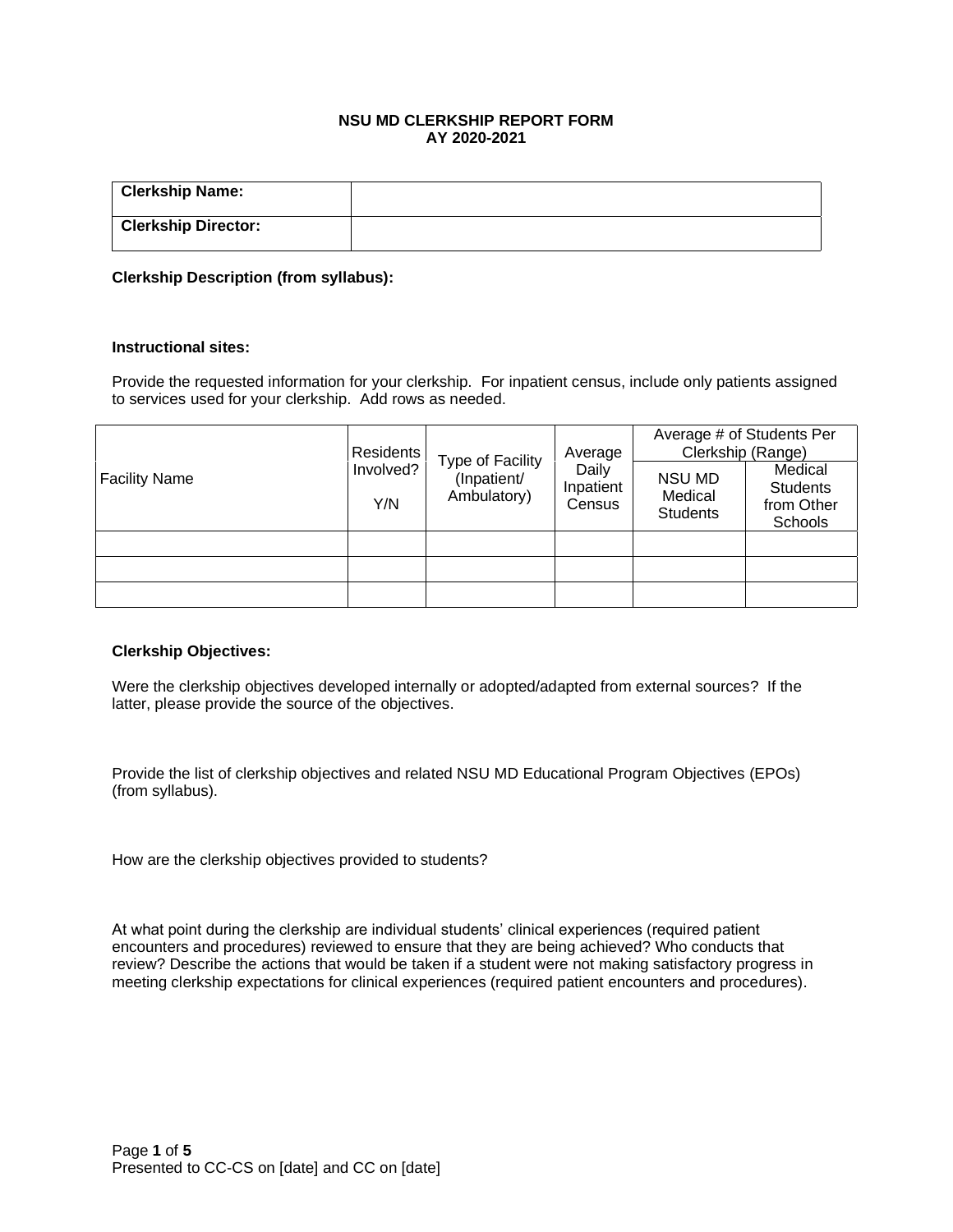### **Preparation for Teaching:**

If resident physicians teach in the clerkship or otherwise supervise medical students, how are they informed about the clerkship objectives and prepared for their teaching role?

How are faculty members across instructional sites oriented to the clerkship objectives and the methods of student assessment?

### **Grading Description Provided to Students (from syllabus):**

#### **Methods for Assessing Student Performance:**

Mark methods used with an X. Use the row below the table to provide specifics for "Other."

| Included in Grade |          |              |          |         |           |            |  |  |
|-------------------|----------|--------------|----------|---------|-----------|------------|--|--|
| <b>NBME</b>       | Internal | Oral Exam    | Faculty/ | OSCE/SP | Other*    | Narrative  |  |  |
| Subject           | Written  | or           | Resident | Exams   | (Specify) | Assessment |  |  |
| Exam              | Exams    | Presentation | Rating   |         |           | Provided   |  |  |
|                   |          |              |          |         |           | (Y/N)      |  |  |
|                   |          |              |          |         |           |            |  |  |
|                   |          |              |          |         |           |            |  |  |
| *Other:           |          |              |          |         |           |            |  |  |
|                   |          |              |          |         |           |            |  |  |

Describe the methods used in the clerkship to assess students' core clinical skills (e.g., OSCEs, mini-CEXs, observation by faculty or residents). How do you ensure that these assessments occur for all students?

How do you ensure that every student is directly observed performing the history and physical exam, or key components of the history and physical exam, with a real patient?

How are students provided with mid-clerkship feedback? What mechanisms are in place to ensure that mid-clerkship feedback is provided?

Describe who determines a student's final grade in the clerkship (e.g., clerkship director, site director, other).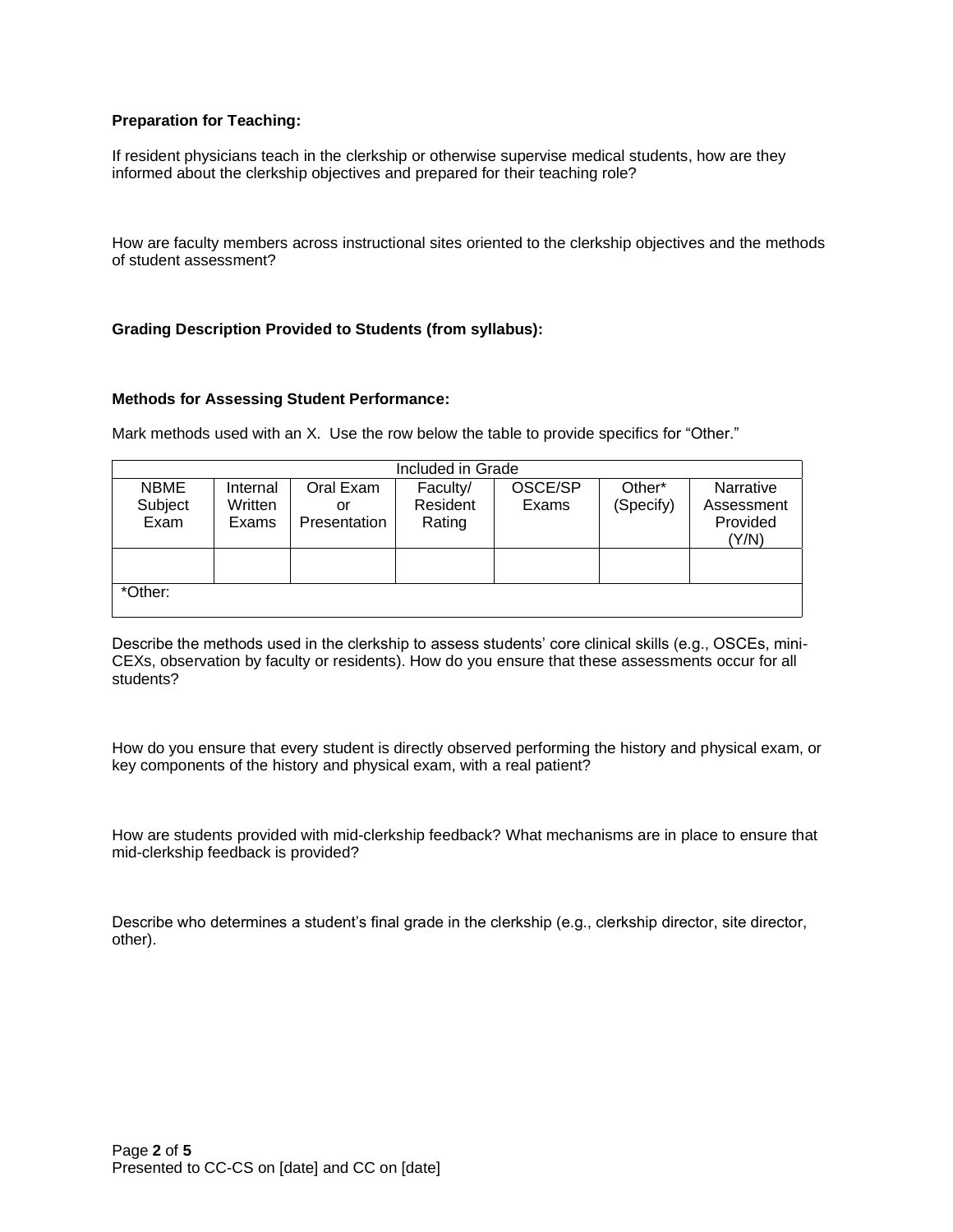Provide the results of any customized NBME or NBME subject (shelf) examinations.

|              | 2020-21 Overall | 2020-21 Mean       | 2020-21 Mean       | 2020-21 Mean       |
|--------------|-----------------|--------------------|--------------------|--------------------|
|              | Mean (Range)    | (Range) for Site 1 | (Range) for Site 2 | (Range) for Site 3 |
| <b>Score</b> |                 |                    |                    |                    |
| Percentile*  |                 |                    |                    |                    |

\* National percentile, if relevant

Site 1 = [Name of Hospital or Ambulatory Site]

Site 2 = [Name of Hospital or Ambulatory Site]

Site 3 = [Name of Hospital or Ambulatory Site]

### **Final Grade Distribution:**

|                | Α<br>(Honors) |   | B<br>(High Pass) |   | C<br>(Pass) |   | F<br>(Fail) |   | Pass with SC<br>rating(s)<br>(identify<br>competencies) |   | In Process |   |
|----------------|---------------|---|------------------|---|-------------|---|-------------|---|---------------------------------------------------------|---|------------|---|
|                | N             | % | N                | % | N           | % | N           | % | N                                                       | % | N          | % |
| <b>Overall</b> |               |   |                  |   |             |   |             |   |                                                         |   |            |   |
| Site 1         |               |   |                  |   |             |   |             |   |                                                         |   |            |   |
| Site 2         |               |   |                  |   |             |   |             |   |                                                         |   |            |   |
| Site 3         |               |   |                  |   |             |   |             |   |                                                         |   |            |   |

Site 1 = [Name of Hospital or Ambulatory Site]

Site 2 = [Name of Hospital or Ambulatory Site]

Site 3 = [Name of Hospital or Ambulatory Site]

If there are differences in NBME exam scores and/or final grades across sites, what is your plan to achieve greater comparability?

# **Competency Assessment:**

| <b>NSU MD Competencies Assessed</b><br>(Check those for which student |                            |
|-----------------------------------------------------------------------|----------------------------|
| performance is rated S, SC or U)                                      | Methods of Assessment Used |
| Medical Knowledge (MK)                                                |                            |
| Patient Care (PC)                                                     |                            |
| □ System Based Practice (SBP)                                         |                            |
| □ Practice Based Learning and                                         |                            |
| Improvement (PBLI)                                                    |                            |
| Interpersonal Skills and<br>$\Box$                                    |                            |
| Communication (ISC)                                                   |                            |
| Ethics and Professionalism (EP)                                       |                            |
| Interprofessional Collaboration (IPC)                                 |                            |
| □ Personal and Professional                                           |                            |
| Development and Wellness (PPDW)                                       |                            |
| Scholarly Inquiry (SI)                                                |                            |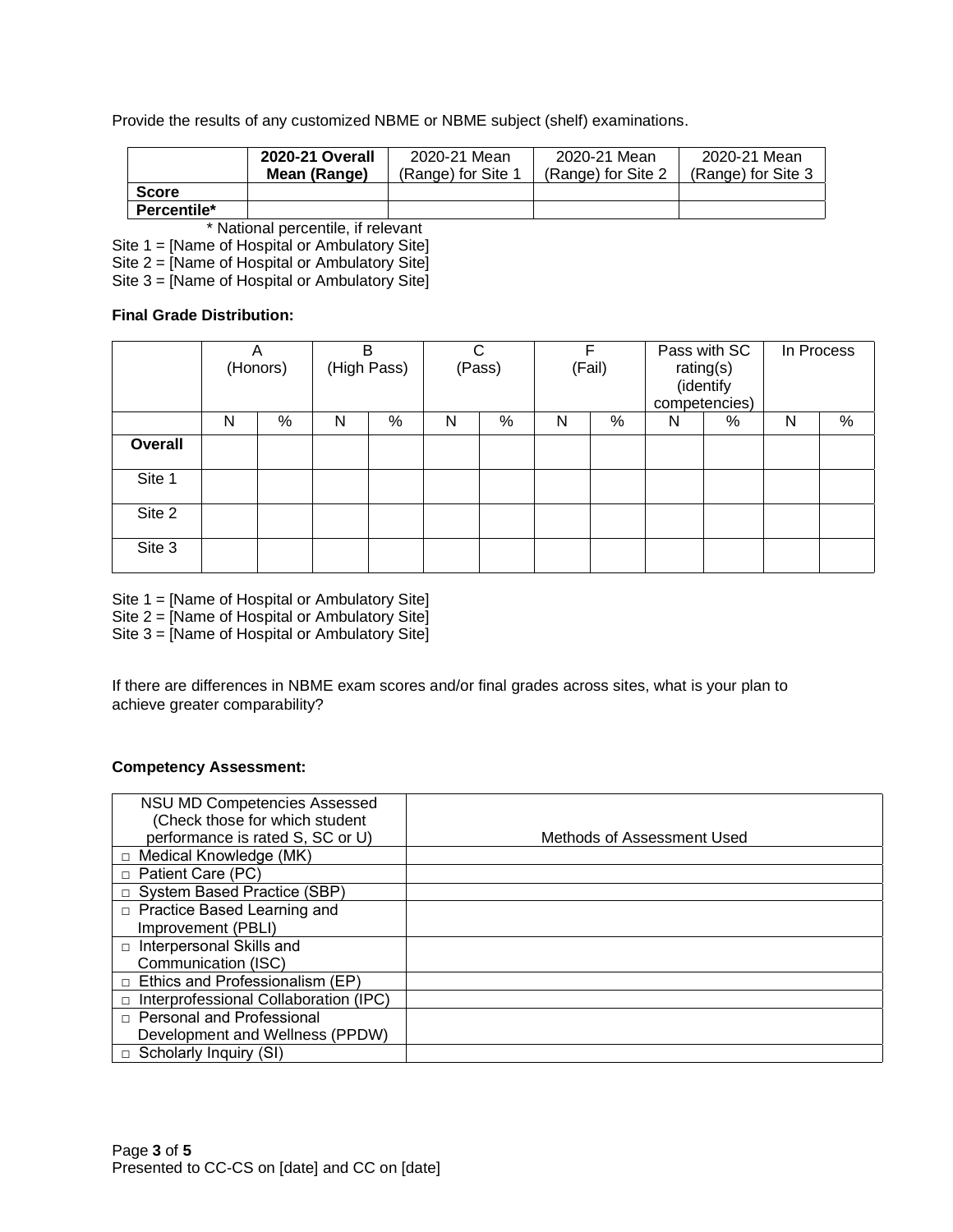**LCME Topics Taught (i.e., included in the learning objectives for a teaching session for all students taking the clerkship) and Assessed (i.e., using Summative and/or Formative Assessment) in This Clerkship (check all that apply):**

| <b>Professional Attributes (Element 3.5)</b> |                                                                                                |        |                                                                                                  |  |  |  |
|----------------------------------------------|------------------------------------------------------------------------------------------------|--------|--------------------------------------------------------------------------------------------------|--|--|--|
| П                                            | Respect                                                                                        |        |                                                                                                  |  |  |  |
| $\Box$                                       | Honesty                                                                                        |        |                                                                                                  |  |  |  |
| $\Box$                                       | Integrity                                                                                      |        |                                                                                                  |  |  |  |
| $\Box$                                       | <b>Ethical conduct</b>                                                                         |        |                                                                                                  |  |  |  |
| □                                            | Compassion                                                                                     |        |                                                                                                  |  |  |  |
| П                                            | Self-awareness                                                                                 |        |                                                                                                  |  |  |  |
|                                              |                                                                                                |        | Basic, Behavioral, and Social Sciences, Medical Ethics, and Scientific Method (Elements 7.1, 7.2 |  |  |  |
| and 7.3)                                     |                                                                                                |        |                                                                                                  |  |  |  |
| П.                                           | Biochemistry                                                                                   | $\Box$ | Global health                                                                                    |  |  |  |
| $\Box$                                       | Biostatistics and epidemiology                                                                 | $\Box$ | Health care financing                                                                            |  |  |  |
| $\Box$                                       | Genetics                                                                                       | $\Box$ | Human sexuality                                                                                  |  |  |  |
| $\Box$                                       | <b>Gross Anatomy</b>                                                                           | $\Box$ | Law and medicine                                                                                 |  |  |  |
| $\Box$                                       | Immunology                                                                                     | $\Box$ | Nutrition                                                                                        |  |  |  |
| $\Box$                                       | Microbiology<br>Pain management<br>П                                                           |        |                                                                                                  |  |  |  |
| $\Box$                                       | Pathology                                                                                      | $\Box$ | Patient safety                                                                                   |  |  |  |
| $\Box$                                       | Pharmacology                                                                                   | П      | Population-based medicine                                                                        |  |  |  |
| П                                            | Physiology                                                                                     | П      | <b>Biomedical ethics</b>                                                                         |  |  |  |
| $\Box$                                       | <b>Behavioral Science</b><br>Ethical decision-making<br>П                                      |        |                                                                                                  |  |  |  |
| $\Box$                                       | Professionalism<br>Pathophysiology<br>$\Box$                                                   |        |                                                                                                  |  |  |  |
| П                                            | Scientific method (systematic observation, measurement, and experiment, and the formulation,   |        |                                                                                                  |  |  |  |
|                                              | testing, and modification of hypotheses)                                                       |        |                                                                                                  |  |  |  |
|                                              | Societal Problems and Health Disparities (Elements 7.5 and 7.6)                                |        |                                                                                                  |  |  |  |
| $\Box$                                       | Domestic violence and abuse, including child abuse, elder abuse, and partner abuse             |        |                                                                                                  |  |  |  |
| □                                            | Substance abuse, including alcohol, prescription medications, and legal and illegal substances |        |                                                                                                  |  |  |  |
| $\Box$                                       | Obesity, including childhood and adult obesity, public health aspects, pathophysiology and     |        |                                                                                                  |  |  |  |
|                                              | treatment, and obesity-related chronic diseases                                                |        |                                                                                                  |  |  |  |
| $\Box$                                       | Smoking and smoking related diseases                                                           |        |                                                                                                  |  |  |  |
| $\Box$                                       | Care of the underserved (uninsured and under-insured patients)                                 |        |                                                                                                  |  |  |  |
| П                                            | Identifying and providing solutions for health disparities                                     |        |                                                                                                  |  |  |  |
| $\Box$                                       | Identifying demographic influences on health care quality and effectiveness                    |        |                                                                                                  |  |  |  |
| $\Box$                                       | Meeting the health care needs of medically underserved populations                             |        |                                                                                                  |  |  |  |

# **Clerkship Outcomes/Evaluation:**

Comment on resources for the clerkship. Include adequacy of faculty (preceptors and other teaching faculty), patient volumes/census, any issues related to excessive numbers of students, ability of patient mix to support clerkship objectives, space for teaching (lectures/conference rooms), information technology (computers and internet access), study space, call rooms if applicable, and administrative support for the clerkship.

Comment on the balance of inpatient vs outpatient time in the clerkship. Do students spend sufficient time in each type of setting to meet the learning objectives and clinical requirements for the clerkship?